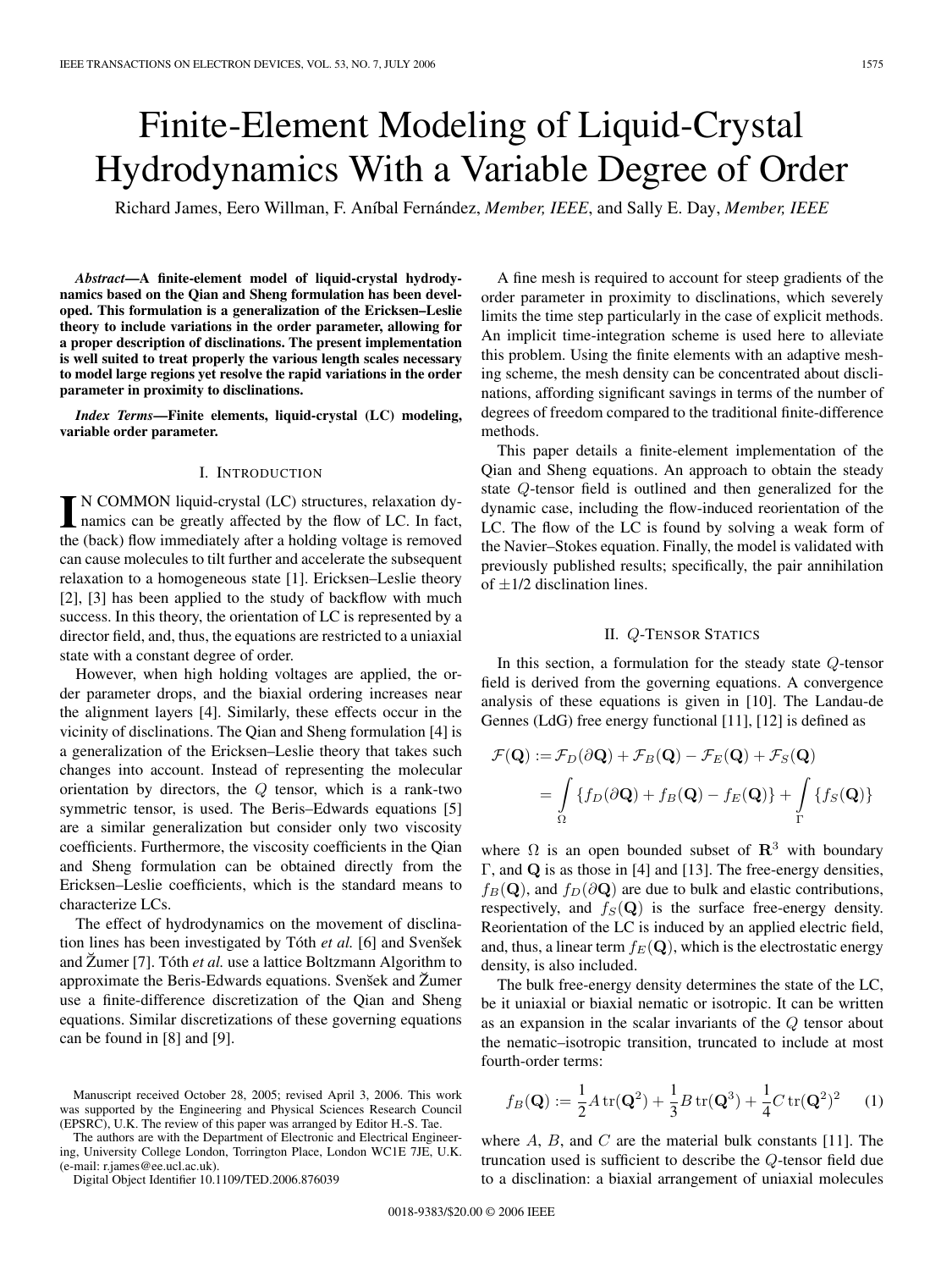lying in a ring about the disclination core [14]. More general densities include higher order terms and allow such states as the bulk biaxial phase [11].

The distortion energy density is quadratic in the gradients of the Q tensor

$$
f_D(\partial \mathbf{Q}) := \frac{1}{2} L_1 Q_{\alpha\beta,\gamma} Q_{\alpha\beta,\gamma} + \frac{1}{2} L_2 Q_{\alpha\beta,\beta} Q_{\alpha\gamma,\gamma}.
$$
 (2)

For simplicity of presentation, the splay-bend anisotropy and chiral terms [13] have been omitted from this description.

To describe weak surface anchoring, a simple penaltylike method can be used to enforce alignment

$$
f_S(\mathbf{Q}) := \frac{1}{2} W \text{tr} \left( (\mathbf{Q} - \mathbf{Q}_0)^2 \right)
$$

where  $\mathbf{Q}_0$  is the prescribed Q tensor on the boundary, and W is the anchoring strength. A more advanced form is used in our model, with a different penalty associated with azimuthal and zenithal deformations, given by an expansion in the components of the Q tensor.

The electrostatic energy is linear in the components of the Q tensor and is written in terms of the electric field  $\vec{E}$ 

$$
f_E(\mathbf{Q}) := \frac{1}{2} \varepsilon_0 (\vec{E} \cdot \overline{\vec{\varepsilon}} \cdot \vec{E}).
$$

In order to solve these equations, the symmetry and zero trace of the Q tensor should be maintained. This can be achieved by several means. Lagrange multipliers can be used to enforce the condition, expanding the solution vector. This expansion can be avoided using a penalty method, but, still, all nine components of the Q tensor would have to be found. If an explicit timestepping procedure is employed, these complications can be avoided by projecting the Q-tensor field onto a traceless and symmetric subspace at each step [7]. Most efficiently, **Q** can be written in terms of a five-dimensional subspace, defined by an orthonormal basis [15]

$$
\mathbf{Q} = q_i \mathbf{T}_i. \tag{3}
$$

There are many possible choices for the basis tensors  $\mathbf{T}_i$ ; we use one from [15]. This choice maintains the symmetry and the zero trace of the Q tensor and enables us to calculate the steady state or dynamic solutions

$$
\begin{aligned} &\mathbf{T}_1 = (3\hat{\mathbf{e}}_z\hat{\mathbf{e}}_z - \mathbf{I})/\sqrt{6} \\ &\mathbf{T}_2 = (\hat{\mathbf{e}}_x\hat{\mathbf{e}}_x - \hat{\mathbf{e}}_y\hat{\mathbf{e}}_y)/\sqrt{2} \\ &\mathbf{T}_3 = (\hat{\mathbf{e}}_x\hat{\mathbf{e}}_y + \hat{\mathbf{e}}_y\hat{\mathbf{e}}_x)/\sqrt{2} \\ &\mathbf{T}_4 = (\hat{\mathbf{e}}_x\hat{\mathbf{e}}_z + \hat{\mathbf{e}}_z\hat{\mathbf{e}}_x)/\sqrt{2} \\ &\mathbf{T}_5 = (\hat{\mathbf{e}}_y\hat{\mathbf{e}}_z + \hat{\mathbf{e}}_z\hat{\mathbf{e}}_y)/\sqrt{2} \end{aligned}
$$

where  $\hat{\mathbf{e}}_x$ ,  $\hat{\mathbf{e}}_y$ , and  $\hat{\mathbf{e}}_z$  are unit vectors along x, y, and z.  $\mathbf{T}_1$ describes changes in the order parameter;  $T_2$  describes the changes in the biaxiality, and  $\mathbf{T}_3$ ,  $\mathbf{T}_4$ , and  $\mathbf{T}_5$  correspond to rotations [16]. Due to the normalization, the basis tensors

satisfy the orthogonality condition:  $tr(\mathbf{T}_i \mathbf{T}_j) = \delta_{ij}$ . From (1) and  $(3)$ 

$$
f_B = \frac{A}{2}q_kq_k + \frac{C}{4}(q_kq_k)^2 + \frac{B}{2\sqrt{2}}\left[q_2\left(q_4^2 - q_5^2\right) + 2q_3q_4q_5\right] + \frac{B}{6\sqrt{6}}q_1\left[2q_1^2 + 3\left(q_4^2 + q_5^2 - 2q_2^2 - 2q_3^2\right)\right].
$$
 (4)

From (2) and (3), and considering, for brevity, a twodimensional problem oriented in the  $x-z$  plane, the elastic energy can be reexpressed as

$$
f_D = \frac{L_1}{2} q_{k,\alpha} q_{k,\alpha} + \frac{L_2}{4} \left[ q_{2,x}^2 + q_{3,x}^2 + q_{4,x}^2 + q_{4,z}^2 + q_{5,z}^2 \right] + \frac{L_2}{12} \left[ q_{1,x}^2 + 4q_{1,z}^2 + 6q_{2,x}q_{4,z} + 6q_{3,x}q_{5,z} \right] + \frac{L_2}{2\sqrt{3}} \left[ 2q_{1,z}q_{4,x} - q_{1,x}(q_{2,x} + q_{4,z}) \right].
$$
 (5)

The final step in the procedure is to represent the Q-tensor components  $q_k$  and the potential  $u(\vec{E} = -\nabla u)$  as a linear combination of shape functions (interpolation functions, piecewise polynomials) with amplitude coefficients chosen to approximate  $q_k$  and  $u$ . It is advantageous to use second-order shape functions in both cases. The asymptotic error is of fourth order as opposed to second order for the first-order elements, giving a better accuracy for a given number of nodes. In each element, the discretized form of  $q_k$  and u can be written

$$
q_k = \sum_{i=1}^N q_k^i \phi^i, \quad u = \sum_{i=1}^N u^i \phi^i
$$

where N is the number of nodes in the element,  $\phi^i$  is the shape function, and  $q_k^i$  and  $u^i$  are the amplitude coefficients to be found. Instead of directly minimizing the LdG free-energy functional, the computationally simpler task of seeking the Qtensor field that renders the functional stationary is performed

$$
\frac{\partial \mathcal{F}}{\partial q_k^i} = 0. \tag{6}
$$

In order to determine the matrix form, a solution vector  $q =$  ${q_k^i}$  is introduced containing the values of all five Q-tensor components at each node. The nonlinear system (6) takes the form  $[K + B(q)]q = g$ , which can be solved using the Newton–Raphson method for  $\Delta \mathbf{q} = \mathbf{q}^{m+1} - \mathbf{q}^m$ , where m denotes the iteration number, leading to

$$
[\mathbf{K} + \mathbf{J}(\mathbf{q}^m)] \Delta \mathbf{q} = \mathbf{g} - [\mathbf{K} + \mathbf{B}(\mathbf{q}^m)] \mathbf{q}^m.
$$
 (7)

**K** contains terms independent of **q** arising from the distortion and surface energies, and the terms depending on **q** from the bulk energy are grouped in **B**. The vector **g** comes from the electrostatic energy density. At each iteration, there is an overhead associated with the assembly of the Jacobian matrix **J**, which is defined as

$$
J_{ij} = \frac{\partial (B_{ik}q_k)}{\partial q_j}.
$$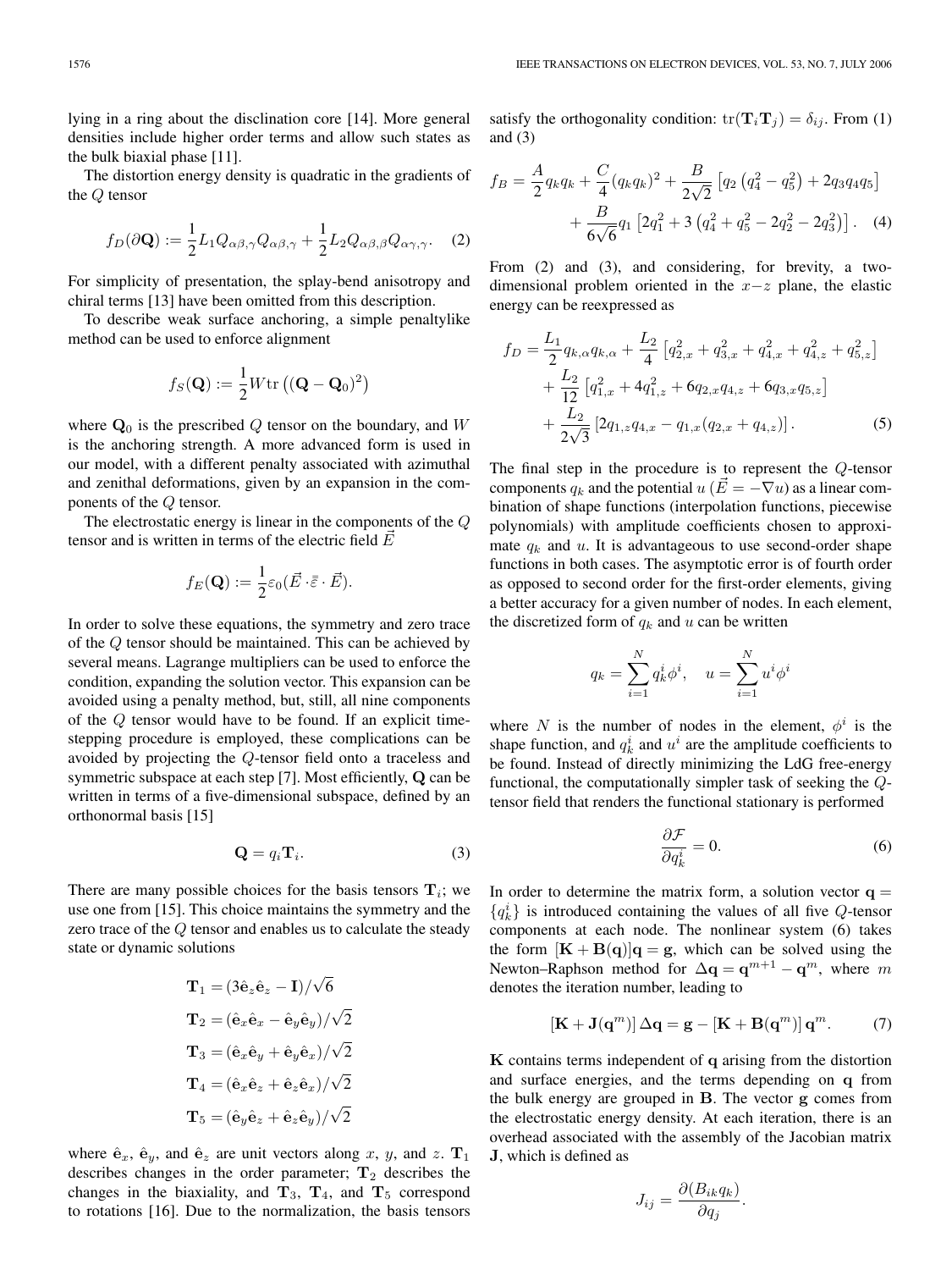Iterations are performed until  $\|\Delta \mathbf{q}\| < \zeta$  for a given tolerance ζ. Convergence can be improved by using a line search algorithm; the right-hand side of (7) is scaled by a damping factor, which can be optimally chosen by a strategy such as the Armijo–Goldstein method [17], [18].

# III. ELECTRIC POTENTIAL

To solve for the electric potential, an estimation of the permittivity of the LC medium is required in terms of **Q**

$$
\varepsilon_{\alpha\beta} = \varepsilon_{\perp}\delta_{\alpha\beta} + \Delta\varepsilon \left(\frac{2}{3S_1}Q_{\alpha\beta} + \frac{1}{3}\delta_{\alpha\beta}\right).
$$

 $\Delta \varepsilon$  is the dielectric anisotropy, and  $\varepsilon_{\perp}$  is the permittivity in the direction perpendicular to the long axis of the molecule. In the uniaxial state, **Q** is defined as  $S_1(3\hat{n}\hat{n} - I)/2$ , where  $\hat{n}$  is the director, and  $S_1$  is the equilibrium value of the order parameter, which can be found from the stationary value of  $f_B$ , parameter, which can be found from the stationary value of  $J_B$ ,<br>giving  $S_1 = (-B + \sqrt{B^2 - 24AC})/(6C)$ . The polarizability of the LC is neglected in this description, however, the inclusion complicates the model only slightly.

The electric field is calculated from the potential  $u$ , found by solving the weak form of Laplace's equation

$$
\int_{\Omega} \left\{ u_{,\beta} \varepsilon_{\alpha\beta} \phi_{,\alpha}^{i} \right\} - \int_{\Gamma_{N}} \left\{ \eta_{\alpha} u_{,\beta} (\varepsilon_{\alpha\beta} + \delta_{\alpha\beta}) \phi^{i} \right\} = 0.
$$

The additional boundary integral over  $\Gamma_N$  is necessary to obtain the desired Neumann boundary condition:  $\hat{\eta} \cdot \nabla u = 0$ , where  $\hat{\eta}$ is normal to the boundary. The expression above can be written in matrix form as

$$
Su = b. \t\t(8)
$$

# IV. Q-TENSOR DYNAMICS

The dynamics of LC switching are not merely governed by electric and elastic forces; reorientation of the LC is influenced by its flow. To obtain the dynamic solution, the weak form is supplemented with a term that accounts for both effects

$$
\frac{\partial \mathcal{F}}{\partial Q_{\alpha\beta}^i} + \int_{\Omega} \{ H_{\alpha\beta} \phi^i \} = 0
$$
 (9)

with  $H_{\alpha\beta} = (1/2)\mu_2 A_{\alpha\beta} + \mu_1 N_{\alpha\beta}$  and  $A_{\alpha\beta} = (1/2)(\partial_\alpha v_\beta +$  $\partial_{\beta}v_{\alpha}$ , where  $v_{\alpha}$  is the velocity field,  $\mu_1$  and  $\mu_2$  are viscosity coefficients, and  $N_{\alpha\beta} = dQ_{\alpha\beta}/dt + W_{\alpha\mu}Q_{\mu\beta} - Q_{\alpha\mu}W_{\mu\beta}$ . The total time-derivative operator is defined as  $d/dt = (\partial/\partial t +$  $\vec{v} \cdot \nabla$ ) and  $W_{\alpha\beta} = (1/2)(\partial_{\alpha}v_{\beta} - \partial_{\beta}v_{\alpha})$ . To obtain the weak form in terms of  $q_k$ , (9) can be written as

$$
\frac{\partial \mathcal{F}}{\partial q_k^i} + \int\limits_{\Omega} \left\{ \text{tr}(\mathbf{T}_k \mathbf{H}) \phi^i \right\} = 0.
$$

Numerical integration in time is performed using the Crank–Nicholson method. Due to the nonlinearity of the governing equations, Newton iterations are performed within each time step. Using n to denote the time step and  $m$  for the iteration number, the matrix form can be written as

$$
\left[\frac{2\mu_1}{\Delta t}\mathbf{M} + \overline{\mathbf{K}} + \mathbf{J}\left(\mathbf{q}_{n+1}^m\right)\right] \Delta \mathbf{q}_{n+1} = \mu_1 \mathbf{M} \left[\frac{2}{\Delta t} \mathbf{q}_n + \dot{\mathbf{q}}_n\right] + \overline{\mathbf{g}}_{n+1} - \left[\frac{2\mu_1}{\Delta t}\mathbf{M} + \overline{\mathbf{K}} + \mathbf{B}\left(\mathbf{q}_{n+1}^m\right)\right] \mathbf{q}_{n+1}^m. \quad (10)
$$

The right-hand side is written in terms of the solution at the last time step,  $\dot{\mathbf{q}} = \partial \mathbf{q}/\partial t$ , and this form provides damping of roundoff errors [19], [20]. The matrix **M** is  $\int_{\Omega} {\{\phi^i \phi^j\}}$ . **g** is made up of **g** and velocity terms from  $\mathbf{A}$ ;  $\overline{\mathbf{K}}$  comprises **K** and velocity terms from **W** (which renders  $\overline{K}$  asymmetric). Here, **g**, **K**, and **B** are as used in Section II.

#### V. FLOW FORMULATION

In this section, a finite-element discretization of the velocity–pressure form of the incompressible Navier–Stokes equation is described. The momentum equation, which is written in terms of a generalized stress tensor  $\sigma$ , is

$$
\rho \frac{dv_{\alpha}}{dt} = \partial_{\beta} \left( -p \delta_{\beta \alpha} + \sigma_{\beta \alpha}^{d} + \sigma_{\beta \alpha}^{e} + \sigma_{\beta \alpha}^{v} \right). \tag{11}
$$

The pressure field  $p$  is such that it satisfies the continuity equation, acting as a Lagrange multiplier to enforce the incompressibility of the fluid

$$
\partial_{\mu}v_{\mu}=0.
$$

There are several contributions to the overall stress tensor:  $\sigma_{\alpha\beta}^v$ is the viscous stress;  $\sigma_{\alpha\beta}^e$  is the electric field-induced stress; and  $\sigma_{\alpha\beta}^d$  is the distortion stress

$$
\sigma_{\alpha\beta}^v = \beta_1 Q_{\alpha\beta} Q_{\mu\nu} A_{\mu\nu} + \beta_4 A_{\alpha\beta} + \beta_5 Q_{\alpha\mu} A_{\mu\beta} + \beta_6 Q_{\beta\mu} A_{\mu\alpha} + \frac{1}{2} \mu_2 N_{\alpha\beta} - \mu_1 Q_{\alpha\mu} N_{\mu\beta} + \mu_1 Q_{\beta\mu} N_{\mu\alpha}.
$$

The viscosity coefficients  $\{\mu_1, \mu_2, \beta_1, \beta_4, \beta_5, \beta_6\}$  can be obtained from the Ericksen–Leslie coefficients  $\{\alpha_1, \alpha_2, \ldots, \alpha_6\}$ using the mappings given in [13] and [4]. The expression for the electric field-induced stress tensor is simplified assuming that LC is incompressible

$$
\sigma^e_{\alpha\beta}=D_\alpha E_\beta-\frac{1}{2}D_\mu E_\mu \delta_{\alpha\beta}
$$

where  $\vec{D}$  is the electric displacement. The distortion stress is given by

$$
\sigma_{\alpha\beta}^d = -\frac{\partial f_D}{\partial (Q_{\mu\nu,\alpha})} Q_{\mu\nu,\beta}.
$$

The weak form is obtained taking a Galerkin approach, giving a set of three coupled equations for the  $x, y$ , and  $z$  components of the velocity

$$
\int_{\Omega} \left\{ \rho \phi^i \frac{dv_{\alpha}}{dt} \right\} = \int_{\Omega} \left\{ \phi^i \partial_{\beta} \left( -p \delta_{\beta \alpha} + \sigma_{\beta \alpha}^d + \sigma_{\beta \alpha}^e + \sigma_{\beta \alpha}^v \right) \right\}.
$$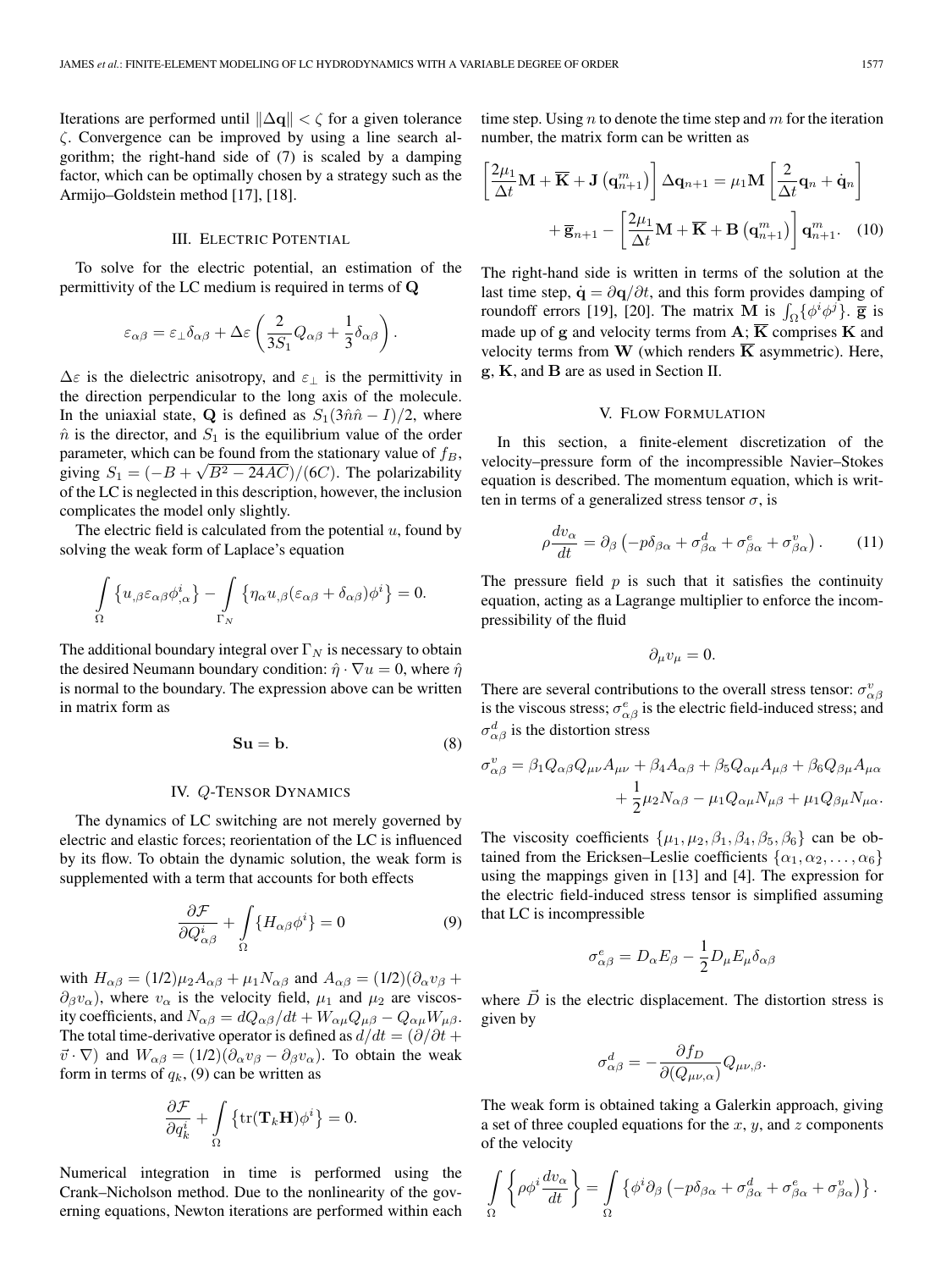The shape functions here are the same second-order functions used to represent the Q-tensor components. Similarly, for the pressure

$$
\int\limits_\Omega \{\psi^i\partial_\mu v_\mu\}=0.
$$

A different set of shape functions  $\psi$  of lower order are used for the pressure. If they are of the same order as those for the velocity, too many constraints are placed upon the velocity, leading to oscillatory solutions for the pressure [20]. An alternative to this mixed interpolation procedure is using a formulation stabilized by the inclusion of damping terms.

The momentum equation is integrated by parts, yielding

$$
\int_{\Omega} \left\{ \rho \phi^i \frac{dv_{\alpha}}{dt} \right\} = -\int_{\Omega} \left\{ \phi^i_{,\beta} \left( -p \delta_{\beta \alpha} + \sigma^d_{\beta \alpha} + \sigma^e_{\beta \alpha} + \sigma^v_{\beta \alpha} \right) \right\}.
$$

The surface terms that arise from the integration are set to zero, leading to the natural boundary condition

$$
\eta_{\beta} \left( -p \delta_{\beta \alpha} + \sigma_{\beta \alpha}^{d} + \sigma_{\beta \alpha}^{e} + \sigma_{\beta \alpha}^{v} \right) = 0
$$

for the velocity components. For nonslip or periodic boundaries, this surface term can be neglected, but if any part of the boundary remains free, then, this boundary integral should be modified appropriately. No pressure boundary condition is implied in the above formulation; the pressure at the boundary merely satisfies the incompressibility condition as required.

The use of a numerical-integration scheme allows some simplification of these expressions. The weak form of the momentum equation can be rearranged as

$$
\int_{\Omega} \left\{ \rho \phi^i \frac{dv_{\alpha}}{dt} - p \phi^i_{,\alpha} + \phi^i_{,\beta} \left( v_{\mu,\nu} G^{\alpha \mu}_{\beta \nu} + v_{\mu} U^{\alpha \mu}_{\beta} + V^{\alpha}_{\beta} \right) \right\} = 0
$$

where  $G_{\beta\nu}^{\alpha\mu}$  contains the material viscosity coefficients and the components of the Q tensor  $q_k$ , and  $U^{\alpha\mu}_{\beta}$  is made up of gradients in  $q_k$ .  $V_\beta^\alpha$  contains the driving-stress components due to the reorientation of the LC, the distortion stress, and the fieldinduced stress.

For elasticity-driven dynamics of LCs, the low Reynoldsnumber approximation can be made, whereby the nonlinear advective term  $(\vec{v} \cdot \nabla) \vec{v}$  arising from the total time derivative is neglected. An unsteadiness parameter can be defined as the ratio of the characteristic times of Q-tensor and velocity fields [7]. When studying disclination dynamics, the velocity field adapts quickly to a given Q-tensor field. A small unsteadiness parameter results, and the partial time derivative can be neglected from (11). Typically, these two approximations are valid in case of conventional cell dynamics (in the absence of disclinations). However, in extreme cases, with large electric fields and large container sizes, this unsteadiness parameter is no longer small. A time-stepping procedure, such as (10), may be used to calculate the velocity field with the pressure assumed steady within each time step so that the incompressibility condition holds for all time.

After discretizing the velocity and pressure using  $v_{\alpha} = v_{\alpha}^i \phi^i$ and  $p = p^i \psi^i$ , the system of equations may be written in matrix form as

$$
\begin{pmatrix} \mathbf{D} & \mathbf{C} \\ \mathbf{C}^T & 0 \end{pmatrix} \begin{pmatrix} \mathbf{v} \\ \mathbf{p} \end{pmatrix} = \begin{pmatrix} \mathbf{f}_1 \\ \mathbf{f}_2 \end{pmatrix}
$$
(12)

assuming that both the advective term and the partial time derivative can be dropped. The submatrices **D** and **C** arise from the terms in  $\vec{v}$  and p, respectively. The vectors  $f_1$  and  $f_2$  arise from  $V_\beta^\alpha$  and the Dirichlet boundary conditions applied to the velocity and pressure solutions and  $\mathbf{v} = \{v_{\alpha}^{i}\}\)$ . A scaled pressure vector **p** is introduced to improve the condition number of the system matrix. In the above formulation, the choice was made to integrate the pressure term by parts, but this operation is not essential. It has the advantage that the resultant system matrix is symmetric, but the real difference is seen on open boundaries. This procedure modifies the natural boundary condition so that it is well posed on open boundaries. The resulting weak form contains no derivatives of the pressure, introducing the possibility to represent the pressure by a function that is not  $C<sup>0</sup>$  continuous. Improved convergence is reported in [20] using these functions that allow the continuity equation to be satisfied on an element-by-element basis.

Two element types have been tested: First, the P2P1 Taylor– Hood [21] element with second-order functions for the velocity components and continuous linear functions for the pressure, and, second, the  $P2(P1 + P0)$  (as used to solve the Ericksen–Leslie equations in [22]) with second-order functions for the velocity components and a discontinuous linear approximation for the pressure. The implementation of the later is more complicated, and the solution vector is extended by the number of elements in the mesh. More complicated elements, using bubble functions, are common in the field of computational fluid dynamics, but these lead to a much expanded solution vector and a more complex implementation. The P2P1 element was found to give a solution vector (**v**) differing by  $\|\mathbf{v} - \mathbf{v}'\|_{\infty} \approx 10^{-5}$  compared to the P2(P1 + P0) element (**v**'). This difference is not substantial, therefore, the simpler P2P1 element is used.

#### VI. ALGORITHM DETAILS

The equations are put into dimensionless form by introducing a characteristic length and time scale. These parameters depend on the bulk-energy coefficients and the elastic constants. The characteristic length  $\xi$ , which is also referred to as the correlation length, is typically a few nanometers, and the characteristic time  $\tau$  is typically tens of nanoseconds

$$
\xi = \sqrt{\frac{27CL_1}{B^2}} \quad \tau = \mu_1 \frac{\xi^2}{L_1}.
$$

Detailed expressions of **K**, **B**, and **g** have been found using Maple, starting from

$$
\mathbf{Kq}=\frac{\partial \mathcal{F}_D}{\partial q_k^i} \quad \mathbf{Bq}=\frac{\partial \mathcal{F}_B}{\partial q_k^i} \quad \mathbf{g}=\frac{\partial \mathcal{F}_E}{\partial q_k^i}
$$

.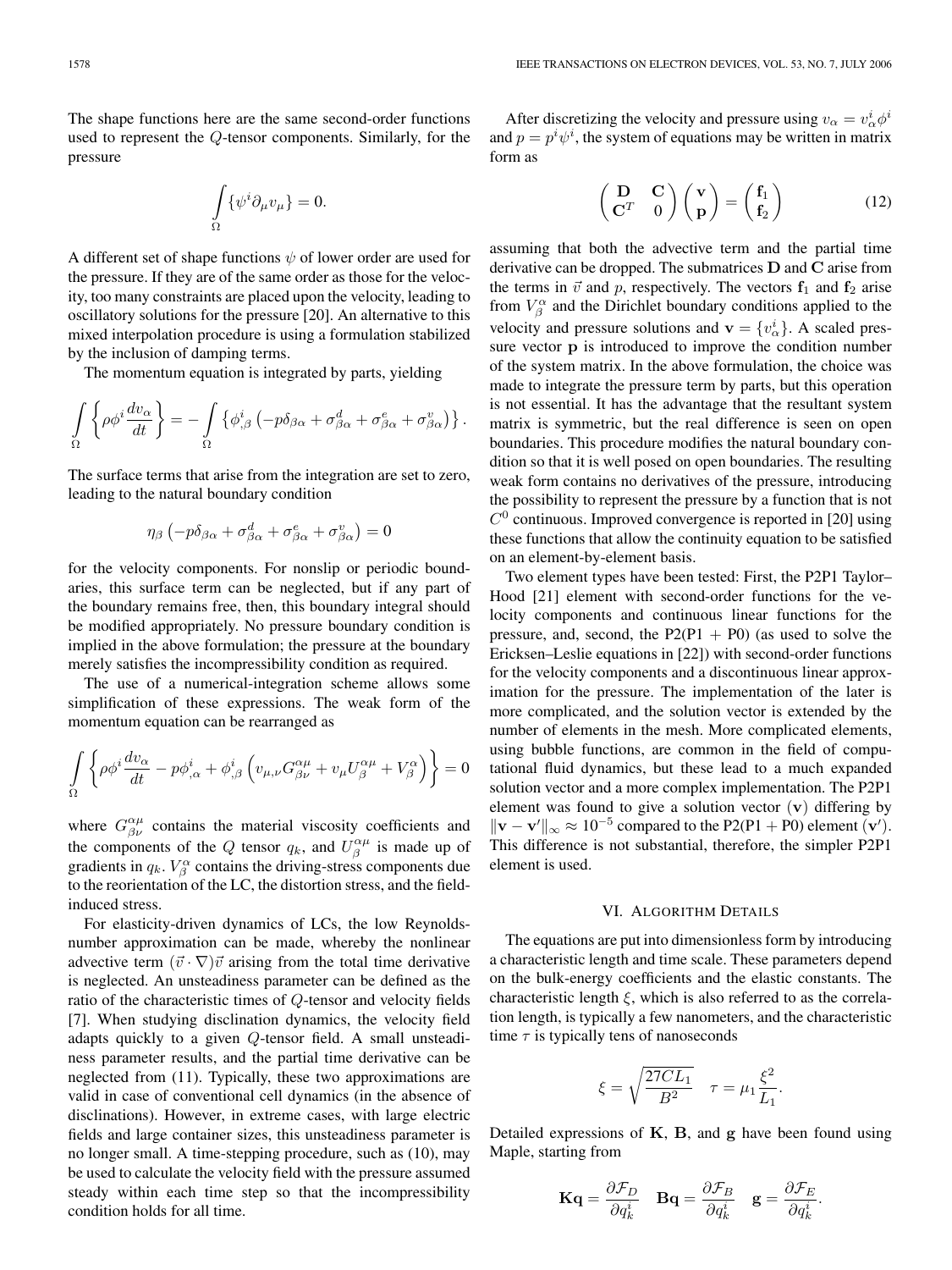A similar procedure is used to obtain  $G^{\alpha\mu}_{\beta\nu}$ ,  $U^{\alpha\mu}_{\beta}$ , and  $V^{\alpha}_{\beta}$  for the calculation of the velocity field.

To summarize the discussions made in the previous sections, second-order polynomials are chosen as the shape functions for  $q_k$ , u, and  $\vec{v}$ , and linear (continuous) functions for the pressure. Integration is performed numerically using Gauss quadrature, opening up the possibility to use isoparametric elements, which are better able to conform to the curved boundaries. For the Q-tensor problem in 2D, 16 Gauss points are chosen to avoid integration loss, giving eighth-order accuracy.

The system of (8), (10), and (12) is solved using Algorithm 1. A time-stepping procedure for the Q tensor forms the basis for the algorithm, and within each time step, Newton iterations are performed to deal with the nonlinear terms, using  $\zeta \approx 10^{-6}$ . In each time step, the flow and the potential solutions are assumed steady.The most time consuming part of the procedure is the dynamic calculation of the Q tensor. An incomplete LU factorization is used for preconditioning, and the resultant system of equations is solved using a generalized minimum residual method [23]. The execution time for the iterative method is almost independent of the matrix bandwidth; however, this is not the case for the calculation of the preconditioner. Savings are achieved by applying a bandwidth reduction technique such as a symmetric reverse Cuthill–McKee permutation. Furthermore, the preconditioner can be kept constant during the Newton iterations for the Q tensor, with no significant loss of precision.

**Algorithm 1** Time Stepping 1:  $\dot{\mathbf{q}}_n \leftarrow 0, \Delta t_n \leftarrow \tau$ 2: **while**  $t < t_{max}$  **do** 3:  $\dot{q}_{n+1}$  ← 2 $\dot{q}_n - \dot{q}_{n-1}$ 4:  $\mathbf{q}_{n+1}^p \leftarrow \mathbf{q}_n + \Delta t_n \dot{\mathbf{q}}_n$  {predictor} 5: **q**<sub>n+1</sub> ← **q**<sup>p</sup><sub>n+1</sub> 6: **repeat** {Iterative Loop} 7: {Pseudo-steady-state solutions for **u** and **v**} 8: compute  $\mathbf{u}_{n+1}(\mathbf{q}_{n+1})$ 9: compute  $v_{n+1}(q_{n+1}, \dot{q}_{n+1}, u_{n+1})$ 10: {Newton iteration for Q tensor} 11: compute  $\Delta$ **q**<sub>n+1</sub>(**q**<sub>n+1</sub>, **q**<sub>n</sub>, **q**<sub>n</sub>, **u**<sub>n+1</sub>, **v**<sub>n+1</sub>) 12: **q**<sup>n</sup>+1 ← **q**<sup>n</sup>+1 + ∆**q**<sup>n</sup>+1 13:  $\dot{\mathbf{q}}_{n+1} \leftarrow (\mathbf{q}_{n+1} - \mathbf{q}_n)/\Delta t_n$ 14: **until**  $\|\Delta \mathbf{q}_{n+1}\| < \zeta$ 15:  $t \leftarrow t + \Delta t_n$ 16: **d**<sub>n</sub> ←  $(\mathbf{q}_{n+1} - \mathbf{q}_{n+1}^p)/(3(1 + \Delta t_{n-1}/\Delta t_n))$ 17:  $\Delta t_{n+1} \leftarrow \Delta t_n(\nu/||\mathbf{d}_n||)^{1/3}$ 18:  $n \leftarrow n + 1$ 

```
19: end while
```
The Q tensor is a function of the velocity and potential at step  $n + 1$ . Strictly speaking, two loops are required: one to ensure consistency and the other to deal with the nonlinear terms. In practice, since the calculation of the Q tensor is the bottleneck, it is preferable to update the pseudosteady-state values of the velocity and potential fields during the Newton iterations for the Q-tensor field.

Time integration is performed by an implicit method, therefore, a large time step may be used. However, due to the nonlinearity of the equations, some limit is imposed. When a voltage is applied, the Q tensor changes rapidly and a small time step should be used to capture the transient behavior. After some time, as steady state is approached, a much larger time step may be used. A variable time-stepping procedure [19], [20] provides an effective means to calculate the dynamic behavior. In Algorithm 1, the time-integration error is maintained below a threshold  $\nu$  by changes to the time step  $\Delta t_n$ . We have found that  $\nu \approx 10^{-4}$  is a good compromise between computation time and accuracy.

Changes to the order parameter not only occur on small time scales, but length scales too. Such changes occur in proximity to disclinations, where it is important to use a fine mesh in order to calculate accurately the induced flow. Adaptive meshing is used solve this problem efficiently, particularly when calculating the motion of disclinations over large distances.

# VII. VALIDATION

In this section, the results of validation tests are compared to some previously published results [7], [14], [24] performed using a single elastic constant approximation  $(L_2 = 0)$  and the material parameters of 4-methoxybenzylidene-4-butylanaline (MBBA) [11], [25]

$$
a = 8.67 \times 10^{4} \text{ N/m}^{2} \cdot \text{K}, \quad (T - T^{*}) = -4
$$
  
\n
$$
A = a(T - T^{*})
$$
  
\n
$$
B = -2.12 \times 10^{6} \text{ N/m}^{2}
$$
  
\n
$$
C = 1.74 \times 10^{6} \text{ N/m}^{2}
$$
  
\n
$$
\gamma_{1} = 0.0763 \text{ Pa} \cdot \text{s}, \quad \gamma_{2} = -0.0787 \text{ Pa} \cdot \text{s}
$$
  
\n
$$
\alpha_{1} = 0.0065 \text{ Pa} \cdot \text{s}, \quad \alpha_{4} = 0.0832 \text{ Pa} \cdot \text{s}
$$
  
\n
$$
\alpha_{5} = 0.0463 \text{ Pa} \cdot \text{s}, \quad \alpha_{6} = -0.0344 \text{ Pa} \cdot \text{s}
$$
  
\n
$$
k = 6 \text{ pN}, \qquad \rho = 10^{3} \text{ kg/m}^{3}.
$$

The Q tensor and flow solver are first tested individually and then in combination.

# *A.* Q*-Tensor Formulation Validation*

The Q-tensor formulation was tested for two simple cases: a planar and a twisted cell. Both static and dynamic director profiles were found to agree well with the previously verified constant-order-parameter model, based on a vectorial representation of the director [26].

To verify that the model can simulate variations of the order parameter appropriately, it is insightful to study disclinations. A starting director configuration with  $a + 1/2$  disclination at the center of the modeling window was chosen, and the iterations were performed until the Q tensor reached a steady state. Such disclinations have been extensively studied (see, e.g., [14], [24]). Fig. 1 shows the variation in the two order parameters as a function of the distance  $(r)$  from the disclination core.

At the disclination core  $(r = 0)$ , the two order parameters are equal, and the LC is in the uniaxial nematic state. Encircling the disclination core is a ring of maximal biaxiality at approximately  $r \approx 1$  nm. For large values of r, LC is again uniaxial. This behavior is an agreement with those in [14] and [24].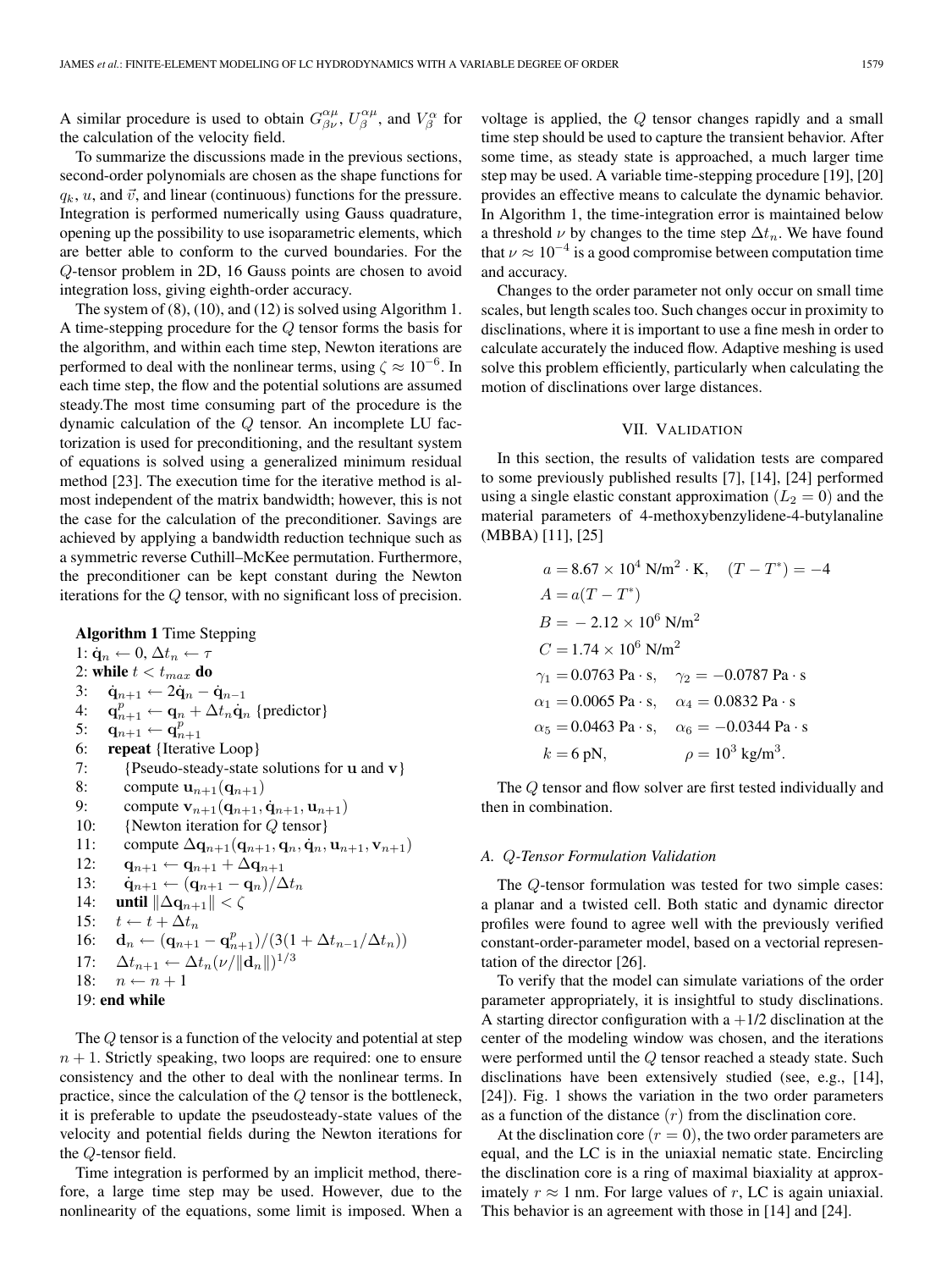

Fig. 1. Order parameters  $S_1$  and  $S_2$  as a function of radius from the core of a +1/2 disclination.



Fig. 2. Magnitude of the flow past a cylinder with a Reynolds number of 100.

# *B. Flow-Formulation Validation*

The flow around a cylinder [27] and the driven cavity problem [28] have been used to test the flow formulation. Such tests are normally performed using high Reynolds numbers where the advective term is important, or when the flow can no longer be assumed steady. Complications arise due to nonlinearities that, in general, can be neglected in the case of LC flow. For the study of flow around a cylinder, the dimensions are set according to [27], with a container size of 2.5 m  $\times$ 0.41 m. At the point  $(0.5, 0.2)$  m, a cylinder of radius 0.1 m is centered. An isotropic liquid is considered in this benchmark test, and, so, all viscosity coefficients are set to zero except for  $\beta_4 = 4 \cdot 10^{-4}$  Pa · s. Nonslip conditions are applied to all boundaries with the exception of the inflow and outflow. At the inflow boundary, the incoming velocity is assumed to take a quadratic form  $v_x = 0.3 \cdot 4y(0.41 - y)/0.41^2$ , and, at the outflow boundary, the velocity is left free, and the pressure is set to zero. A mass density of  $\rho = 1.0$  kg/m<sup>3</sup> is assumed. Convergence was achieved with Reynolds numbers in the region of 100, and the magnitude of the resulting flow is shown in Fig. 2. For higher Reynolds numbers, the velocity field can no longer be assumed steady.

# *C. Validation of the Combined Formulation*

To test the combined formulation, we investigate the annihilation of  $+1/2$  and  $-1/2$  disclination lines. In [7], this process is studied for MBBA using a finite-difference discretization of the Qian and Sheng equations.

Disclinations are positioned along the  $x$ -axis, separated by a distance of 100 nm. Much larger separations can be modeled by



Fig. 3. Mesh for disclination-pair-annihilation problem. Ratio between the longest and shortest triangle edge is approximately 100:1.



Fig. 4. Representation of the director profile for configuration (a) given by the eigenvector associated with the largest eigenvalue of **Q**.

refining the mesh only in the vicinity of disclinations, as shown in Fig. 3. A large time step can be used when the disclinations are widely separated and slowly moving. However, when they are close and moving quickly, a small time step is necessary to follow the variations in the order parameter and flow.

There are two possible starting configurations depending on the placement of the two disclinations:

- a) as shown in Fig. 4;
- b) in which the initial director field is rotated by 90°.

The same boundary conditions are applied to all sides of the modeling window. For the Q tensor, Neumann boundary conditions are applied—the natural boundary condition when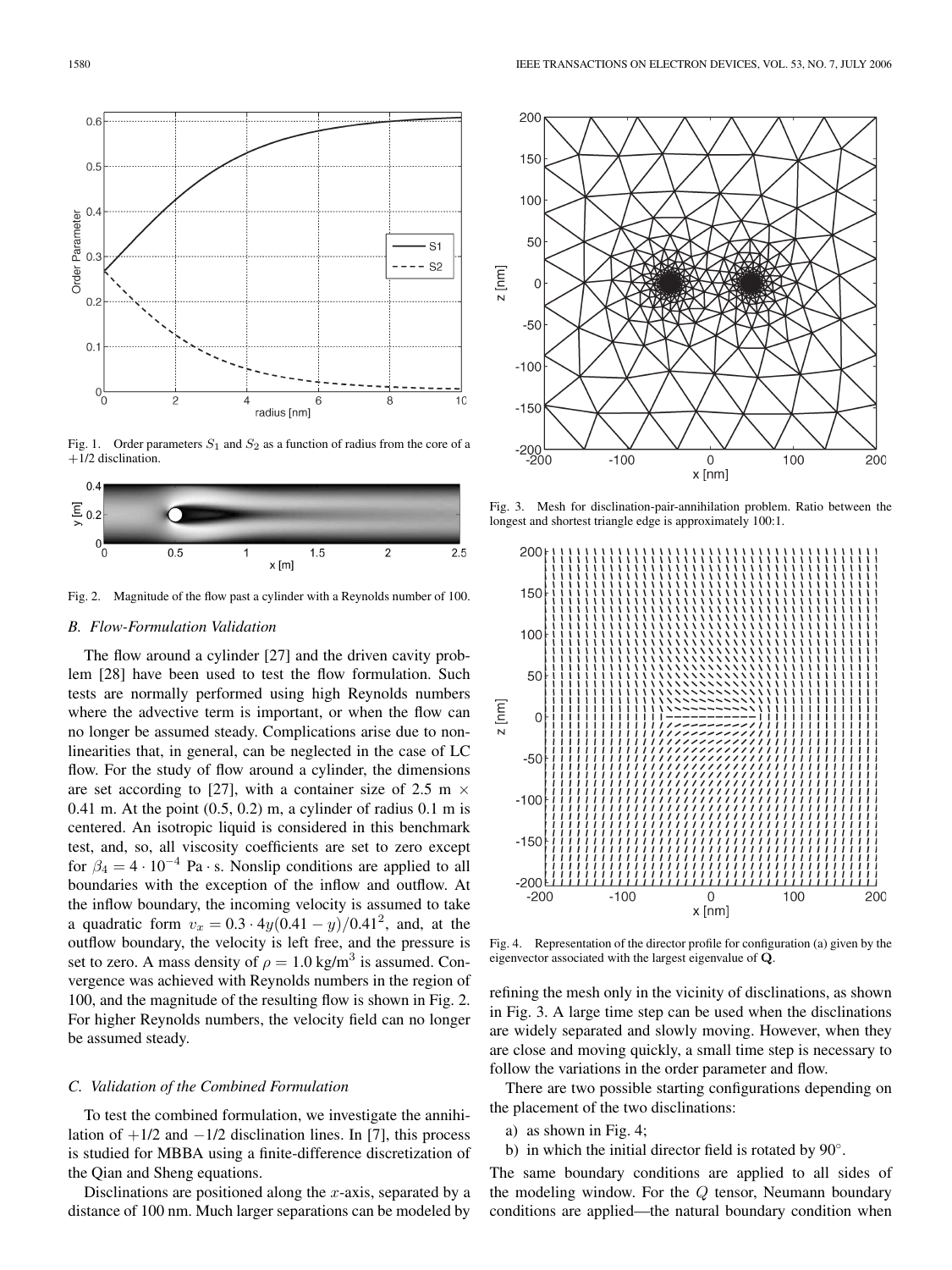

Fig. 5. Velocity field for a disclination separation of 75 nm, assuming an isotropic fluid.



Fig. 6. Disclination position versus time for configurations (a) and (b) with and without flow.

using a single elastic constant formulation. For the velocity components, the nonslip condition is assumed to match the state in the bulk of the LC. No boundary condition is required for the pressure. Starting with  $v = 0$ , the steady-state velocity fields arising from the individual components of the driving-stress tensor were calculated and found to agree well with those in [7]. Fig. 5 shows the velocity field for the complete drivingstress tensor, for comparison with [7, Fig. 4(a)]. This field is highly sensitive to the disclination separation.

Fig. 6 shows the disclination position versus time for the two configurations with and without flow. This can be compared with [7, Fig. 2]. The velocity field serves to speed up

preferentially the  $+1/2$  disclination, an effect that has recently been observed experimentally [29]. It can be noted that for both configurations (a) and (b), the disclination path coincides in the absence of flow.

## VIII. CONCLUSION

A finite-element model of the Qian and Sheng formulation, a generalization of the Ericksen–Leslie theory, allowing for changes in the order of the LC, has been presented and validated. The ability to adapt the mesh facilitates the modeling of realistically sized devices while still resolving small scale features and disclinations. This provides significant savings in terms of the number of degrees of freedom and computational cost in comparison to the traditional finite-difference methods. Time integration is performed using an implicit method, thus, additional savings are available through the use of a variable time step in accord with the rate of change of the LC orientation.

For the problem of disclination pair annihilation, this model agrees well with the previously published results, and the demonstrated increase in the  $+1/2$  disclination velocity shows the importance of the LC flow when studying dynamic variations in the Q-tensor field.

#### ACKNOWLEDGMENT

The authors would like to thank Dr. D. Svenek for the helpful discussions.

#### **REFERENCES**

- [1] D. W. Berreman, "Liquid crystal twist cell dynamics and backflow," *J. Appl. Phys.*, vol. 46, no. 9, pp. 3746–3751, Sep. 1975.
- [2] J. L. Ericksen, "Conservation laws for liquid crystals," *J. Rheol.*, vol. 5, no. 1, pp. 23–34, Mar. 1961.
- [3] F. M. Leslie, "Some constitutive equations for liquid crystals," *Arch. Ration. Mech. Anal.*, vol. 28, no. 4, pp. 265–283, Jan. 1968.
- [4] T. Qian and P. Sheng, "Generalized hydrodynamic equations for nematic liquid crystals," *Phys. Rev. E, Stat. Phys. Plasmas Fluids Relat. Interdiscip. Top.*, vol. 58, no. 6, pp. 7475–7485, Dec. 1998.
- [5] A. N. Beris and B. J. Edwards, *Thermodynamics of Flowing Systems*. Oxford, U.K.: Oxford Univ. Press, 1994.
- [6] G. Tóth, C. Denniston, and J. M. Yeomans, "Hydrodynamics of topological defects in nematic liquid crystals," *Phys. Rev. Lett.*, vol. 88, no. 10, p. 105504, Mar. 2002.
- [7] D. Svensek and S. Zumer, "Hydrodynamics of pair-annihilating disclination lines in nematic liquid crystals," *Phys. Rev. E, Stat. Phys. Plasmas Fluids Relat. Interdiscip. Top.*, vol. 66, no. 2, pt. 1, p. 021712, Aug. 2002.
- [8] C. M. Care, I. Halliday, K. Good, and S. V. Lishchuk, "A generalised lattice Boltzmann algorithm for the flow of nematic liquid crystal with variable order parameter," *Phys. Rev. E, Stat. Phys. Plasmas Fluids Relat. Interdiscip. Top.*, vol. 67, no. 6, p. 061703, Jun. 2003.
- [9] J. I. Fukuda, "Effect of hydrodynamic flow on kinetics of nematicisotropic transition in liquid crystals," *Eur. Phys. J., B*, vol. 1, no. 2, pp. 173–177, 1998.
- [10] T. A. Davis and E. C. Gartland, Jr., "Finite element analysis of the Landaude Gennes minimization problem for liquid crystals," *SIAM J. Numer. Anal.*, vol. 35, no. 1, pp. 336–362, Feb. 1998.
- [11] P. G. de Gennes and J. Prost, *The Physics of Liquid Crystals*, 2nd ed. Oxford, U.K.: Clarendon, 1993.
- [12] L. D. Landau, E. M. Lifshitz, and L. P. Pitaevskii, *Statistical Physics*, 3rd ed. ser. Course of theoretical physics, vol. 5. Oxford, U.K.: Pergamon, 1980.
- [13] H. Mori, E. C. Gartland, J. R. Kelly, and P. J. Bos, "Multidimensional director modeling using the Q tensor representation in a liquid crystal cell and its application to the  $\pi$  cell with patterned electrodes," *Jpn. J. Appl. Phys.*, vol. 38, no. 1A, pp. 135–146, Jan. 1999.